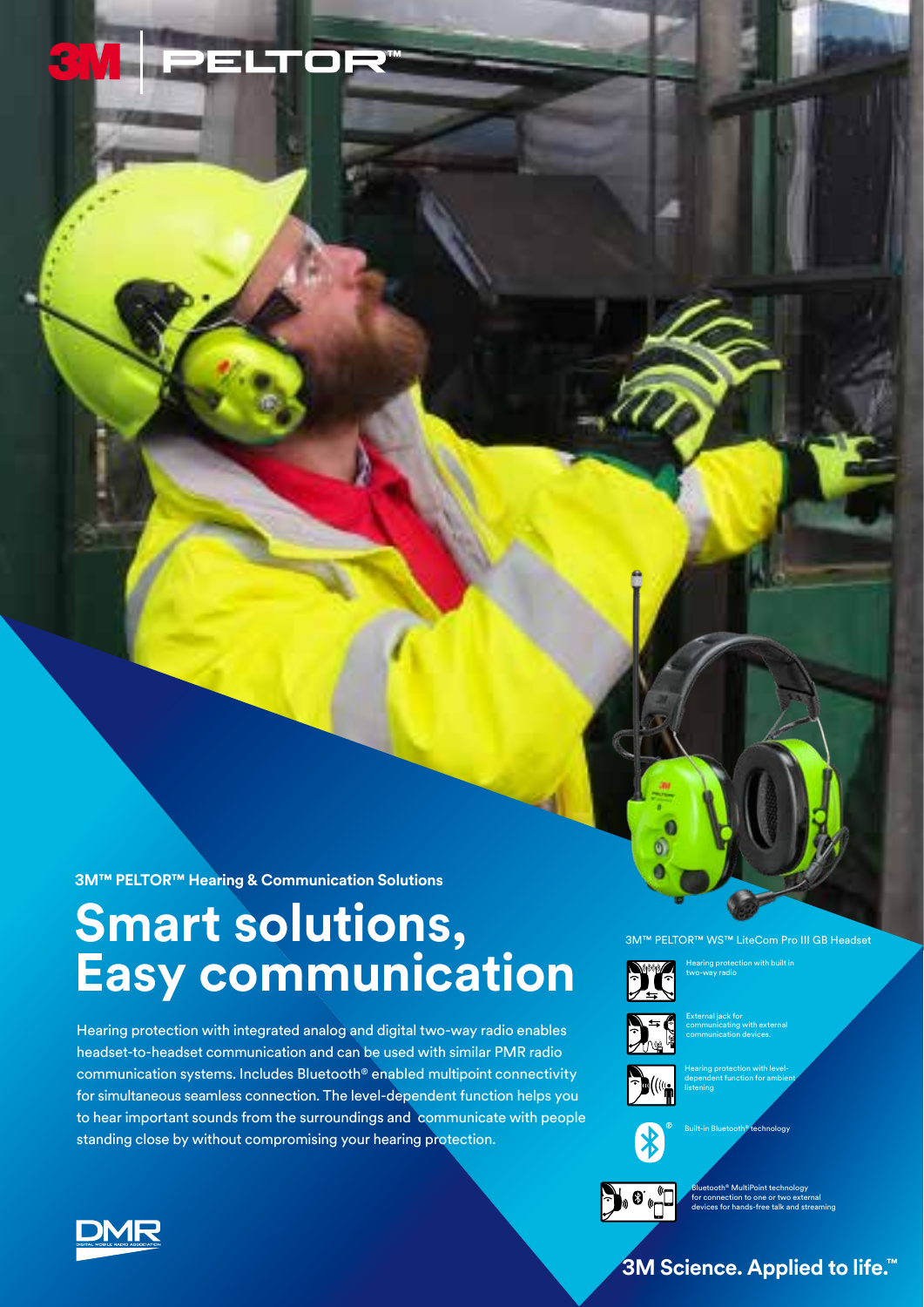# **Smart Solutions, Easy Communication**

3M™ PELTOR™ WS™ LiteCom Pro III High Visibility Headset is a hearing protector with built-in analog and digital pre-programmed two-way communication radio, a level-dependent function for ambient listening, Bluetooth® Multipoint connectivity and external connection jack.

**Built-in pre-programmed analog and digital two-way communication radio** 

Headset-to-headset communication with ability to be used with similar PMR radio communication systems. 32 pre-programmed PMR/DMR radio channels.

**Bluetooth® Connectivity** Multipoint, for simultaneous,

seamless connection to external devices using Bluetooth® technology.

**External Connection Jack**

External connection jack provides the possibility to connect an external communication device via a cable.

#### **Noise Cancelling Waterproof Speech Microphone (IP68)**

Helps provide communication in noisy and demanding environments.

**Stainless Steel Wire Headband** Wire headband offers comfortable pressure during prolonged usage.

**Hearing Protection**

Noise attenuating headset helps provide hearing protection in environments with potentially hazardous noise.

#### **Level-dependent Technology**

Microphones for ambient listening. Helps improve situational awareness and communication.

**Voice Operated Transmission**  Voice operated transmission (VOX) for hands free operation in high noise environments.

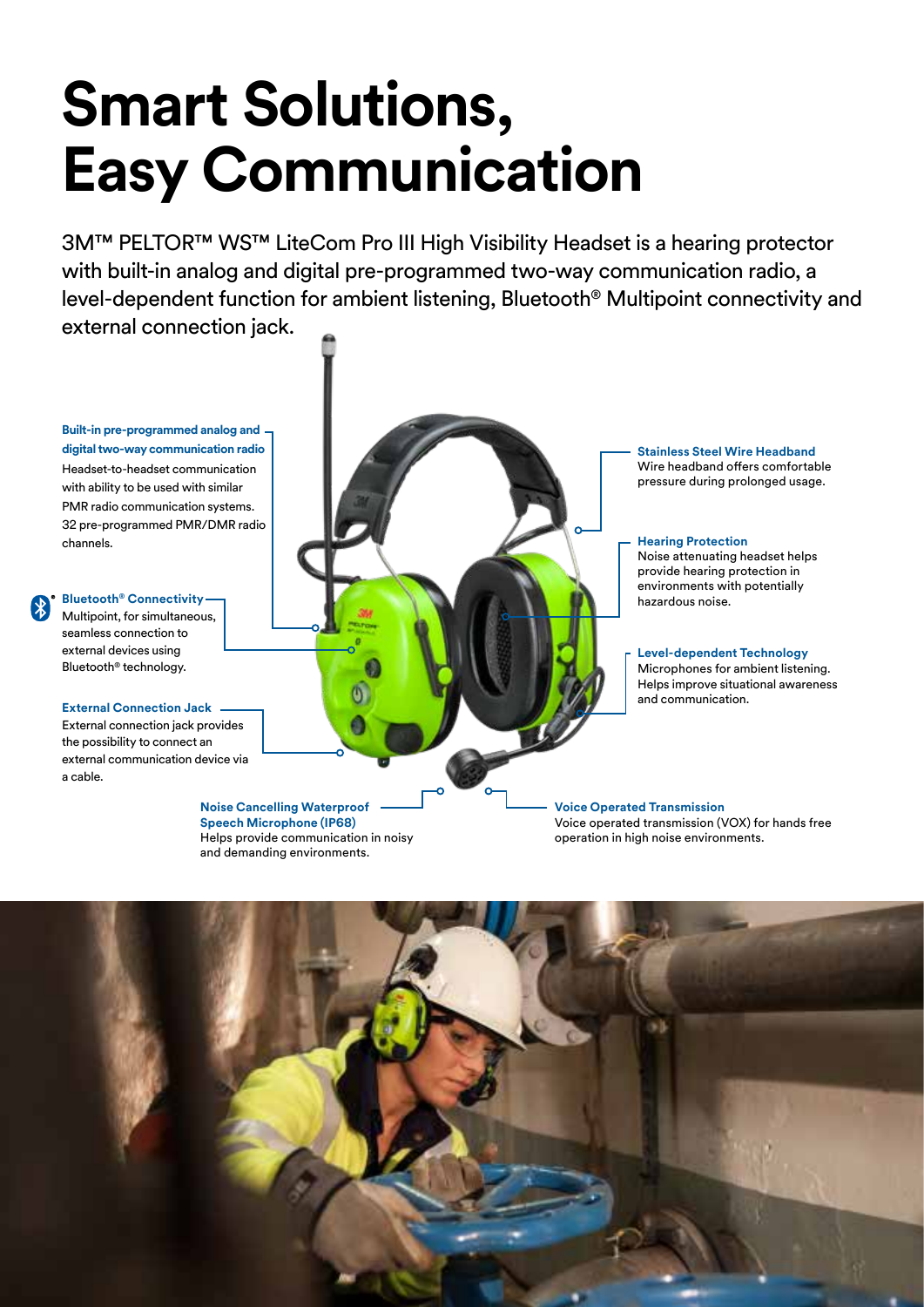

#### **Easy To Use**

- Noise attenuating headset helps provide hearing protection in environments with potentially hazardous noise.
- Voice Operated Transmission (VOX) facilitates hands-free operation.
- External Connection Jack provides the possibility to connect an external communication device via a cable.
- Five conveniently positioned function keys and voice guided menus (with multiple language selection) to handle all modes and settings.
- Push-to-Listen quick activation of Level-dependent function

#### **Bluetooth® Technology**

• Multipoint, for simultaneous, seamless connection to up to two external devices using Bluetooth® technology.

#### **Built-in programmable two-way communication radio**

- Headset-to-headset communication and can be used with similar PMR radio communication systems.
- DMR compatible.
- 32 pre-programmed PMR/DMR radio channels in 446 MHz frequency range.
- Analog radio selective squelch function with CTCSS tones or DCS codes and DMR radio functionality, allows multiple users to work on the same channel without listening to each other´s communication.

#### **Long range, Low power**

- Range with maximum output power is up to 2 km outdoors depending on actual conditions.
- Operating time is up to 11 hours\*, using the 3M™ PELTOR™ ACK081 Battery.

\*can be increased up to 17 hours with the power save feature

#### **Situational awareness with level dependent function**

• The level-dependent function helps you hear important sounds from the surroundings and to communicate with people standing close by in a noisy environment, without compromising your hearing protection.



## **Articles & Accessories**

| Article number   | <b>Description</b>                                                        | 3MID        | <b>SAPID</b> |
|------------------|---------------------------------------------------------------------------|-------------|--------------|
| MT90-02          | Throat microphone for WS™ LiteCom<br>Pro III Headset                      | XL001644068 | 7000040037   |
| <b>ACK081</b>    | Rechargeable Li-Ion batterypack<br>(only for WS™ LiteCom Pro III, Non Ex) | XH001680541 | 7100075380   |
| AL2AI            | Charge cable for ACK081                                                   | 11003074017 | 1100001933   |
| FRO <sub>8</sub> | Power Supply for AL2AI                                                    | XH001680194 | 7000108521   |
| <b>FL5602</b>    | External PTT for WS™ LiteCom Pro III<br>Headset Non Ex only               | XH001654561 | 7000107893   |
| M60/2            | Wind shield for surround mic                                              | XH001652532 | 7000039650   |
| <b>HY83</b>      | Hygiene kit                                                               | UU008197921 | 7100113964   |
| <b>HYM1000</b>   | Hygiene tape for boom mic, black                                          | XH001651328 | 7100064281   |
| M171/2           | Wind protector for mic, 2 pcs                                             | UU008159483 | 7100112112   |

M60/2

HY83